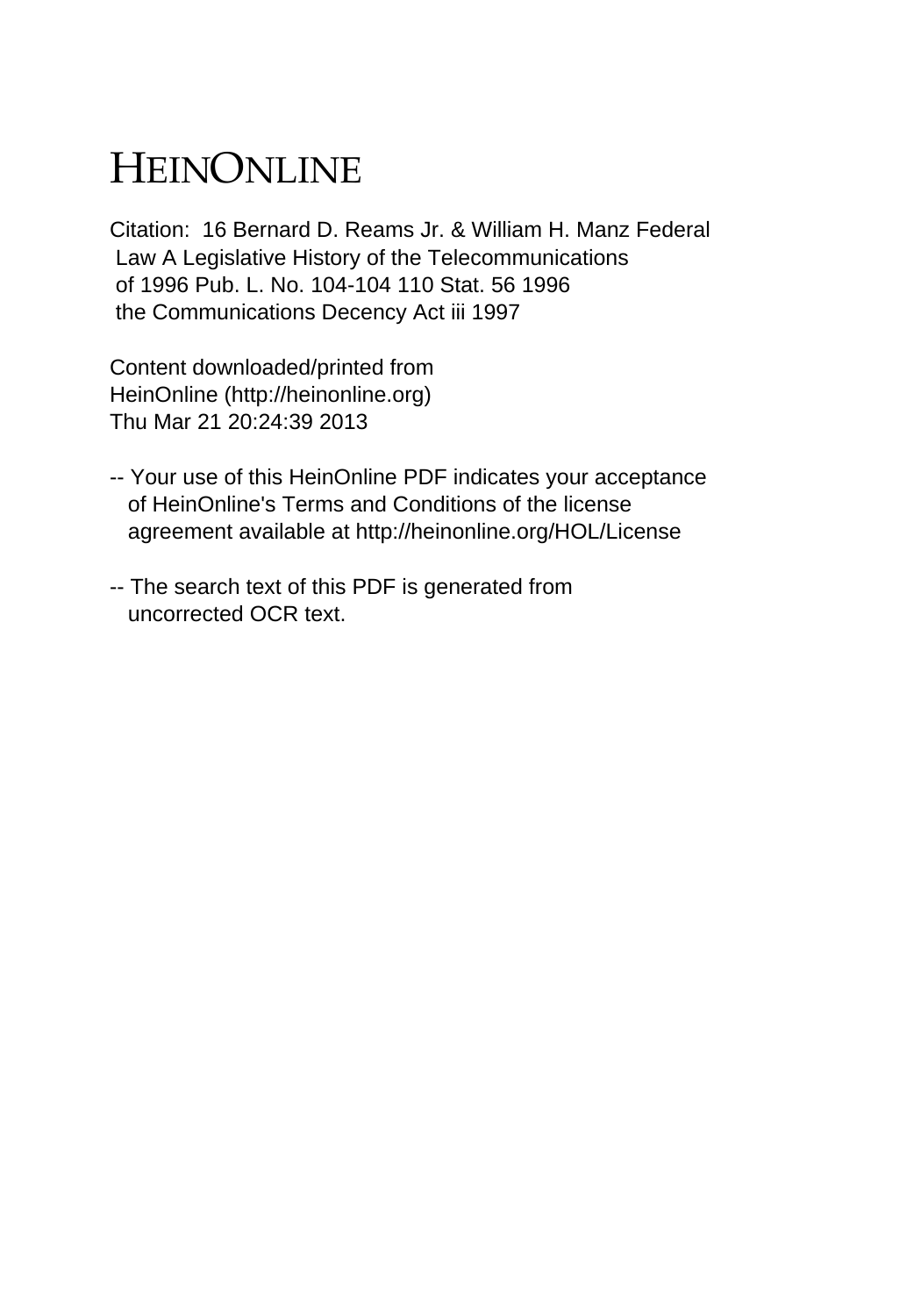## **SUMMARY TABLE OF CONTENTS**

| Selected Bibliography $\ldots \ldots \ldots \ldots \ldots \ldots \ldots$ Vol. 1                    |
|----------------------------------------------------------------------------------------------------|
| Section I: Law as Enacted $\ldots \ldots \ldots$ Vol. 1 (Doc. No. 1)                               |
| Section II: Reports on the Law $\ldots$ . Vol. 1 (Doc. Nos. 2 - 6)                                 |
| Section III: Hearings on the Law Vol. 2 (Doc. Nos. 7 - 9)                                          |
| Section IV: Congressional Record Vol. 3 (Doc. Nos. 10 - 87)                                        |
| Section V: Presidential and Vice<br>Presidential Statements Vol. 3 (Doc. Nos. 88 - 95)             |
| Section VI: Past Bill Versions Vol. 4 (Doc. Nos. 96 - 101)                                         |
| Section VII: Related Bills $\ldots$ . Vol. 5 (Doc. Nos. 102 - 115)<br>Vol. 6 (Doc. Nos. 116 - 120) |
| Section VIII: Congressional Record -<br>Related Bills Vol. 6 (Doc. Nos. 121 - 162)                 |
| Section IX: Past Reports $\ldots$ . Vol. 7 (Doc. Nos. 163 - 170)                                   |
| Section X: Past Hearings Vol. 8 (Doc. Nos. 171 - 172)                                              |
| Vol. 9 (Doc. No. 173)                                                                              |
| Vol. 10 (Doc. No. 174)                                                                             |
| Vol. 11 (Doc. No. 175)                                                                             |
| Vol. 12 (Doc. Nos. 176 - 177)                                                                      |
| Vol. 13 (Doc. Nos. 178 - 179)                                                                      |
| Vol. 14 (Doc. No. 180)                                                                             |
| Vol. 15 (Doc. Nos. 181 - 184)                                                                      |
| Vol. 16 (Doc. No. 185)                                                                             |
| Vol. 17 (Doc. No. 186)                                                                             |
| Vol. 18 (Doc. Nos. 187 - 188(A&B))                                                                 |
| Vol. 19 (Doc. Nos. 188(C) - 189)                                                                   |
| Vol. 20 (Doc. Nos. 190 - 191)                                                                      |
| Vol. 21 (Doc. Nos. 192 - 201)                                                                      |
| Section XI: Final Report<br>$\ldots \ldots \ldots$ Vol. 21 (Doc. No. 202)                          |